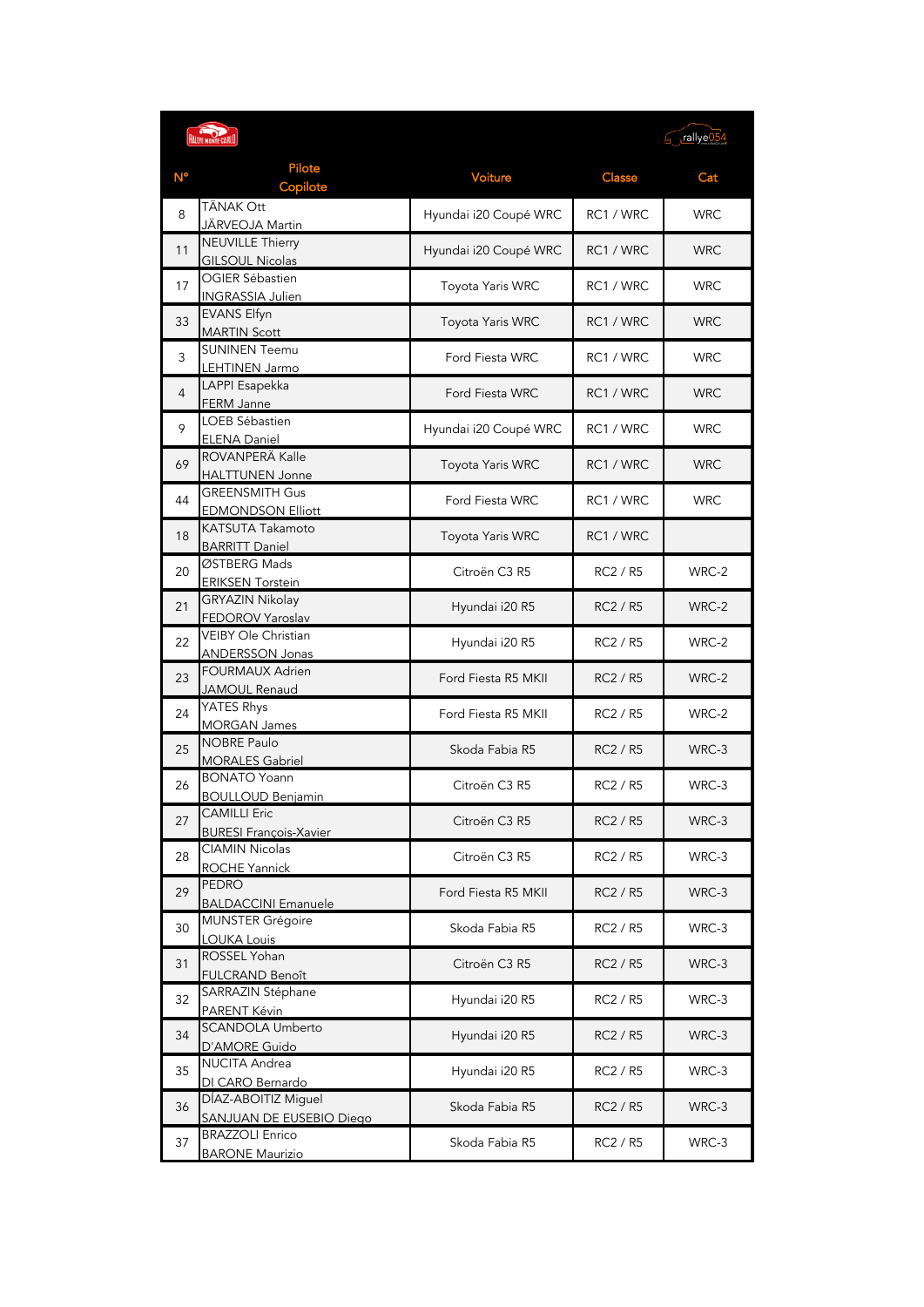| 38 | LÓPEZ Pepe<br>ROZADA Borja                              | Citroën C3 R5          | <b>RC2 / R5</b>  | WRC-3 |
|----|---------------------------------------------------------|------------------------|------------------|-------|
| 39 | <b>CAPRASSE Luc</b><br>HERMAN Renaud                    | Abarth 124 Rally RGT   | <b>RGT</b>       |       |
| 40 | <b>JOCIUS Deividas</b><br>VARŽA Mindaugas               | Ford Fiesta WRC        | RC1 / WRC        |       |
| 41 | <b>SOLBERG Oliver</b><br><b>JOHNSTON Aaron</b>          | Volkswagen Polo GTI R5 | RC2 / R5         |       |
| 42 | <b>BURRI Olivier</b><br>LEVRATTI Anderson               | Volkswagen Polo GTI R5 | <b>RC2 / R5</b>  |       |
| 43 | <b>GINO Alessandro</b><br>RAVERA Marco Simone           | Skoda Fabia R5 Evo     | RC2 / R5         |       |
| 45 | <b>BAFFOUN Philippe</b><br><b>MAURIN Mathieu</b>        | Ford Fiesta R5 MKII    | RC2 / R5         |       |
| 46 | <b>BOLAND Eamonn</b><br><b>MORRISSEY Michael Joseph</b> | Ford Fiesta R5         | RC2 / R5         |       |
| 47 | <b>LATIL Nicolas</b><br>ROCHE Romain                    | Volkswagen Polo GTI R5 | <b>RC2 / R5</b>  |       |
| 48 | <b>MIELE Mauro</b><br><b>BELTRAME Luca</b>              | Skoda Fabia R5         | <b>RC2 / R5</b>  |       |
| 49 | <b>VOSSEN Henk</b><br><b>BERKHOF Erwin</b>              | Ford Fiesta R5         | <b>RC2 / R5</b>  |       |
| 50 | ARENGI BENTIVOGLIO Fabrizio<br><b>BOSI Massimiliano</b> | Skoda Fabia R5         | <b>RC2 / R5</b>  |       |
| 51 | PROSDOCIMO Alessandro<br>ZANET MARSHA Loredana          | Peugeot 208 T16        | <b>RC2 / R5</b>  |       |
| 52 | DIONISIO Ermanno<br><b>GRIMALDI Fabio</b>               | Dacia Sandero R4       | RC2 / R4         |       |
| 53 | <b>GANGUET Christophe</b><br><b>FRISON Emmanuel</b>     | Ford Fiesta R5         | <b>RC2 / R5</b>  |       |
| 54 | ASTIER Raphaël<br>VAUCLARE Frédéric                     | Fiat MR 500X R4        | <b>RC2 / R4</b>  |       |
| 55 | SIAS Franck<br><b>MATHIAS Olivier</b>                   | Skoda Fabia R5 Evo     | <b>RC2 / R5</b>  |       |
| 56 | PIERRAT Bertrand<br>CHEVALIER Aurélia                   | Volkswagen Polo GTI R5 | RC2 / R5         |       |
| 57 | <b>FILIPPI Eric</b><br><b>MAZOTTI Francis</b>           | Renault Clio R3T       | <b>RC3 / R3T</b> |       |
| 58 | <b>LEMAIRE Martin</b><br><b>BARBONI Philippe</b>        | Citroën DS3 R3T        | RC3 / R3T        |       |
| 59 | <b>DIZIER Grégory</b><br><b>DIZIER Sophy</b>            | Renault Clio R3T       | RC3 / R3T        |       |
| 60 | <b>GRANDORDY Franck</b><br><b>VINCENT Patrice</b>       | Renault Clio R3T       | RC3 / R3T        |       |
| 61 | RAMOINO Domenico<br><b>BANAUDI Bruno</b>                | Renault Clio R3        | <b>RC3 / R3T</b> |       |
| 62 | <b>VUISTINER Ismaël</b><br><b>KUMMER Florinne</b>       | Renault Clio R3T       | RC3 / R3T        |       |
| 63 | <b>CARMINATI Boris</b><br><b>LACRUZ Marine</b>          | Renault Clio R3T       | <b>RC3 / R3T</b> |       |
| 64 | CARADEC Jérémy<br><b>AMOROS Cédric</b>                  | Renault Clio R3        | RC3 / R3         |       |
| 65 | SOMASCHINI Rachele<br>LOMBARDI Chiara                   | Citroën DS3 R3T        | <b>RC3 / R3T</b> |       |
| 66 | <b>VIALLE Lilian</b><br><b>GHIRARDELLO Manuel</b>       | Renault Clio R3        | RC3 / R3         |       |
| 67 | POIZOT Thibaut<br><b>GRAND Marion</b>                   | Renault Clio R3        | RC3 / R3         |       |
| 68 | <b>JOHNSTON Sean</b><br>KIHURANI Alexander              | Peugeot 208 R2         | RC4 / R2         |       |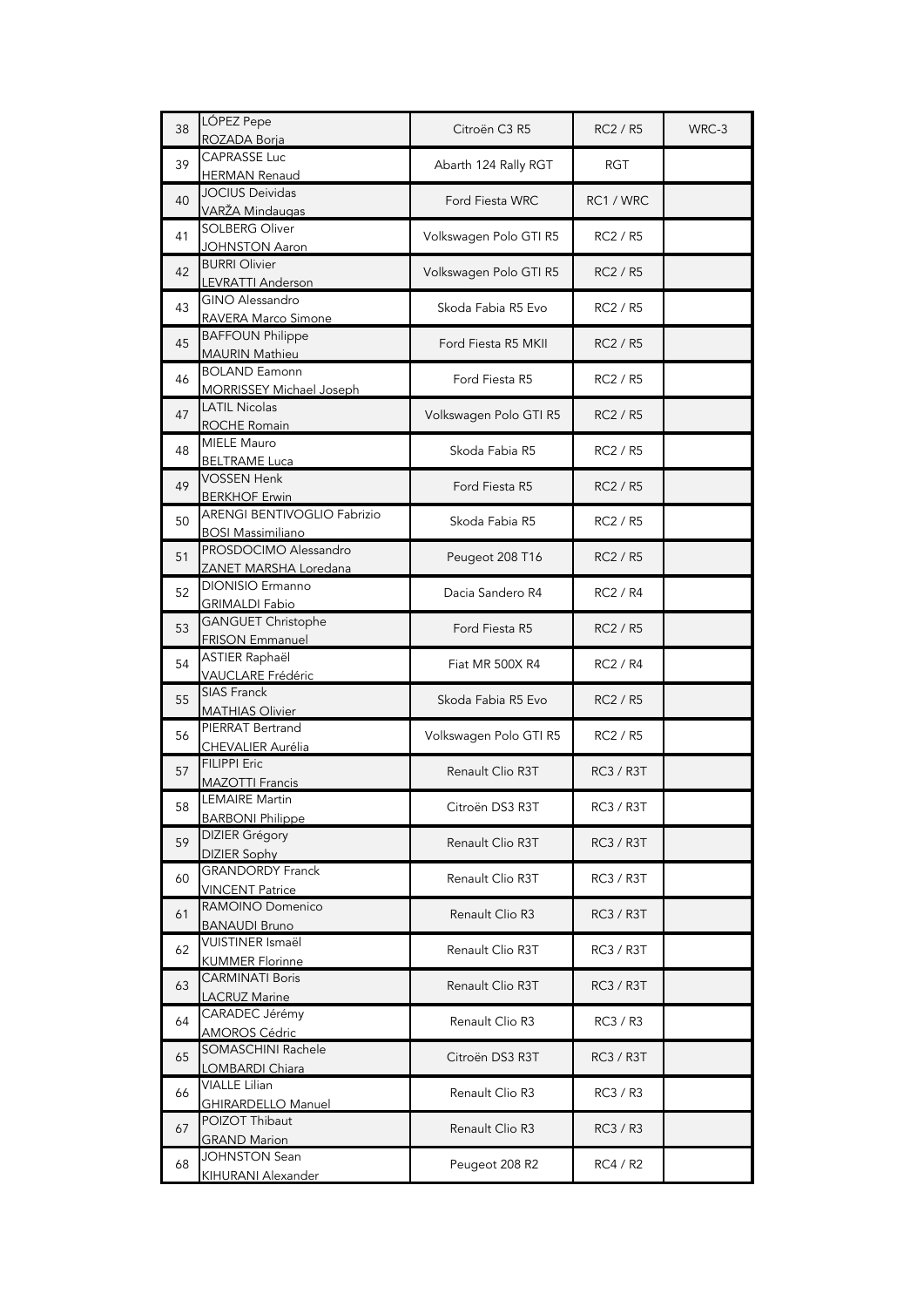| 70 | RIBAUDO Tony                                           | Peugeot 208 R2    | <b>RC4 / R2</b>  |
|----|--------------------------------------------------------|-------------------|------------------|
|    | DEGRANGE Julien<br><b>DESMOULINS Olivier</b>           |                   |                  |
| 71 | DELAPLANCHE Vincent                                    | Peugeot 208 R2    | RC4 / R2         |
| 72 | <b>DESSI Marc</b><br><b>DESSI Pamela</b>               | Peugeot 208 R2    | RC4 / R2         |
| 73 | ALTHAUS Sacha<br><b>ZBINDEN Lisiane</b>                | Peugeot 208 R2    | RC4 / R2         |
| 74 | <b>PAVLIDIS Nikos</b><br><b>HARRYMAN Allan</b>         | Peugeot 208 R2    | RC4 / R2         |
| 75 | ROTA Rémy<br><b>ESCARTEFIGUE Jules</b>                 | Peugeot 208 R2    | RC4 / R2         |
| 76 | <b>EOUZAN Pascal</b><br><b>EOUZAN Pascale</b>          | Peugeot 208 R2    | RC4 / R2         |
| 77 | <b>DOLCE Renaud</b><br><b>GIROUD Quentin</b>           | Peugeot 208 R2    | RC4 / R2         |
| 78 | <b>JUANICO Mathias</b><br><b>PASCAUD Loris</b>         | Peugeot 208 R2    | RC4 / R2         |
| 79 | <b>DUCREUX Michel</b><br>RAOULT Anthony                | Peugeot 208 R2    | RC4 / R2         |
| 80 | <b>DORCHE Romain</b><br><b>BOURREAU Raphaël</b>        | Peugeot 208 R2    | RC4 / R2         |
| 81 | JAUSSAUD Laure<br>TRINQUIER-ESCARTEFIGUE Julie         | Renault Twingo R2 | RC4 / R2         |
| 82 | LÁSZLÓ Zoltán<br><b>BEGALA Tamás</b>                   | Ford Fiesta R2T   | <b>RC4 / R2T</b> |
| 83 | LEFÈBVRE Thibault<br><b>BARBIER Patricia</b>           | Peugeot 208 R2    | RC4 / R2         |
| 84 | CARTAGENA Julien<br><b>AUBERY Anthony</b>              | Peugeot 208 R2    | RC4 / R2         |
| 85 | <b>CARTIER Victor</b><br>MARGAILLAN Mathilde           | Ford Fiesta R2T   | <b>RC4 / R2T</b> |
| 86 | <b>OBERTI Damien</b><br><b>ESCARTEFIGUE Thomas</b>     | Peugeot 208 R2    | RC4 / R2         |
| 87 | COVI Carlo<br>LORIGIOLA Michela                        | Ford Fiesta R2T   | <b>RC4 / R2T</b> |
| 88 | JAUSSAUD Bernard<br>JAUSSAUD Carine                    | Renault Twingo R2 | RC4 / R2         |
| 89 | <b>MICHELLIER Gilles</b><br>RICHARD Christophe         | Peugeot 208 R2    | <b>RC4 / R2</b>  |
| 90 | GATTI Jean-Pierre<br><b>BELLEVILLE René</b>            | Peugeot 208 R2    | <b>RC4 / R2</b>  |
| 91 | <b>MARTIN Baptiste</b><br><b>TROIN Julie</b>           | Renault Twingo R1 | <b>RC5 / R1</b>  |
| 92 | JERUSALMI Jean-Marc<br><b>LUTHEN Guillaume</b>         | Renault Twingo R1 | <b>RC5 / R1</b>  |
| 93 | <b>CUSIMANO Alain</b><br><b>MASSIN Emilie</b>          | Renault Twingo R1 | RC5 / R1         |
| 94 | <b>GARCIN Christopher</b><br><b>NICOULAU Florian</b>   | Ford Fiesta R1T   | <b>RC5 / R1T</b> |
| 95 | <b>BOISSERANC Mickael</b><br>COMTE-ROLLAND Chloé       | Ford Fiesta R2T   | <b>RC4 / R2T</b> |
| 96 | DESBORDES Richard<br><b>DESBORDES</b> Steven           | Citroën DS3 R1    | <b>RC5 / R1</b>  |
| 97 | <b>VILLY Ronald</b><br>VILLY Jonathan                  | Citroën DS3 R1    | RC5 / R1         |
| 98 | <b>BERARD Christophe</b><br><b>BERNABO Christophe</b>  | Ford Fiesta R2T   | <b>RC4 / R2T</b> |
| 99 | <b>LARTILLIER Thierry</b><br><b>LEMOINE Christophe</b> | Renault Twingo R1 | RC5 / R1         |